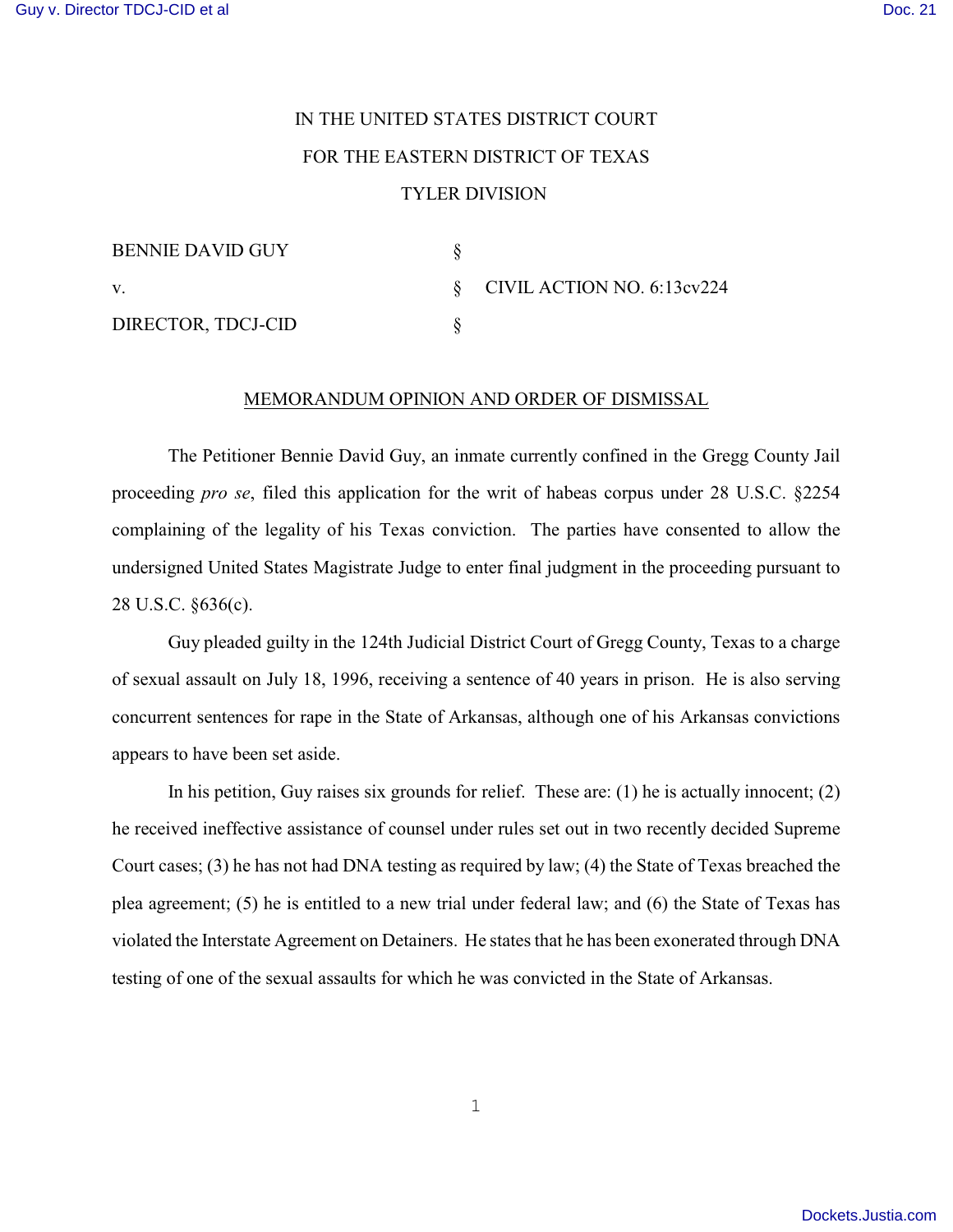In an amended complaint, Guy adds a new claim, which enlarges upon his claim of actual innocence. He presents a written confession from a person named Billy Stewart, dated May 12, 2013, asserting that he, Stewart, was the actual perpetrator of the sexual assault in Texas for which Guy was convicted.

The Respondent has been ordered to answer the petition and has filed a motion to dismiss. In this motion, the Respondent argues that Guy's petition is successive and that it is unexhausted because Guy has not presented his claims for relief to the courts of the State of Texas. Guy did not file a reply to the motion to dismiss, but argues in his original petition that he was denied counsel for appeal and post-conviction collateral proceedings in state court. Guy concedes that his claims have not been raised in state court, but says that "there is no remedy now in the State of Texas courts in which to raise these claims. However, the 2012 Supreme Court ruling in the cases of Martinez v. Ryan and Maples v. Thomas will override the procedural bar."

## Legal Standards and Analysis

The Fifth Circuit has stated that 28 U.S.C.  $\S2254(b)(1)(A)$  requires that federal habeas petitioners fully exhaust available state court remedies before proceeding in federal court. Morris v. Dretke, 413 F.3d 484, 490 (5th Cir. 2005). This requirement is not jurisdictional but reflects the policy of federal-state comity, which is designed to give state courts the initial opportunity to consider and correct violations of their prisoners' federal rights. Anderson v. Johnson, 338 F.3d 382, 386 (5th Cir. 2003).

The exhaustion requirement is satisfied when the substance of the federal claim has been fairly presented to the highest state court. Mercadel v.Cain, 179 F.3d 271, 275 (5th Cir. 1999). This may be done through direct appeal or in state habeas proceedings. Morris, 413 F.3d at 491, *citing* Orman v. Cain, 228 F.3d 616, 620 (5th Cir. 2000). Evidence placing the petitioner's claims in a significantly different legal posture must first be presented to the state courts. Anderson, 338 F.3d at 387.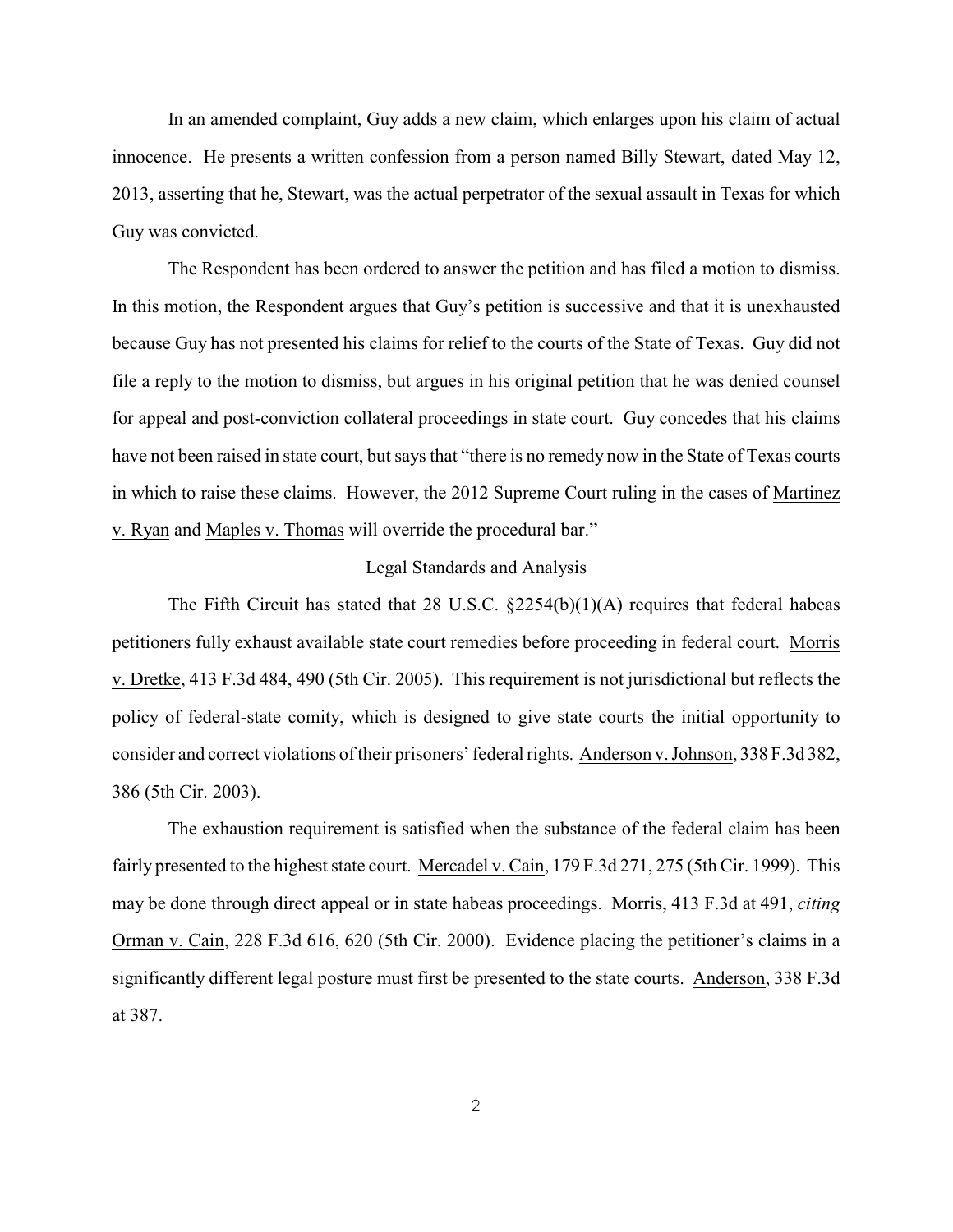The Fifth Circuit has also observed that the exhaustion requirement may under certain circumstances be excused. For example, "a petitioner may overcome such a procedural default, however, and obtain federal habeas corpus review of his barred claims on the merits if he can demonstrate cause for the defaults and actual prejudice." Morris, 413 F.3d at 491, *citing* Martinez v. Johnson, 225 F.3d 229, 239 (5th Cir. 2001). The petitioner may also overcome a procedural default if he can show that failure to consider the claims will result in a fundamental miscarriage of justice. Barrientes v. Johnson, 221 F.3d 741, 758 (5th Cir. 2000). Finally, the Fifth Circuit explained that exhaustion is not required if it would be "plainly futile," meaning that there is no opportunity to obtain redress in state court or if the corrective process is so clearly deficient as to render futile any effort to obtain relief. Graham v. Johnson, 94 F.3d 958, 969 (5th Cir. 1996).

In his amended petition, Guy offers the affidavit of Billy Stewart confessing to the offense for which Guy was convicted. This affidavit was executed on May 12, 2013, and plainly has not been presented to the courts of the State of Texas. Furthermore, in his original petition, Guy states as follows:

Petitioner Guy knows his petition is in procedural default for failing to first raise his claims in state court. (Petitioner Guy has no Texas forms code or annotated books to use to file hisstate remedies). Petitioner Guy for his part would concede that these claims were not initially raised in state court, but there is no remedy now in the courts of the State of Texas in which to raise these claims. However, the 2012 Supreme Court ruling in case of Martinez v. Ryan and Maple v. Thomas will override the procedural bar. Petitioner Guy knows of no remedies that would be available in state court 18 years later.

Guy's contention that no state remedies exist is incorrect. In Ex Parte Tuley, 109 S.W.3d 388 (Tex.Crim.App. 2002), the petitioner pleaded guilty to aggravated sexual assault, but some years later, the alleged victim recanted and other affidavits were offered tending to support this recantation and prove the petitioner's innocence. The Texas Court ofCriminal Appeals held that the petitioner's actual innocence claim was cognizable in state habeas corpus despite his guilty plea and granted relief, holding that "we are convinced by clear and convincing evidence that no rational jury would convict the applicant in light of the new evidence."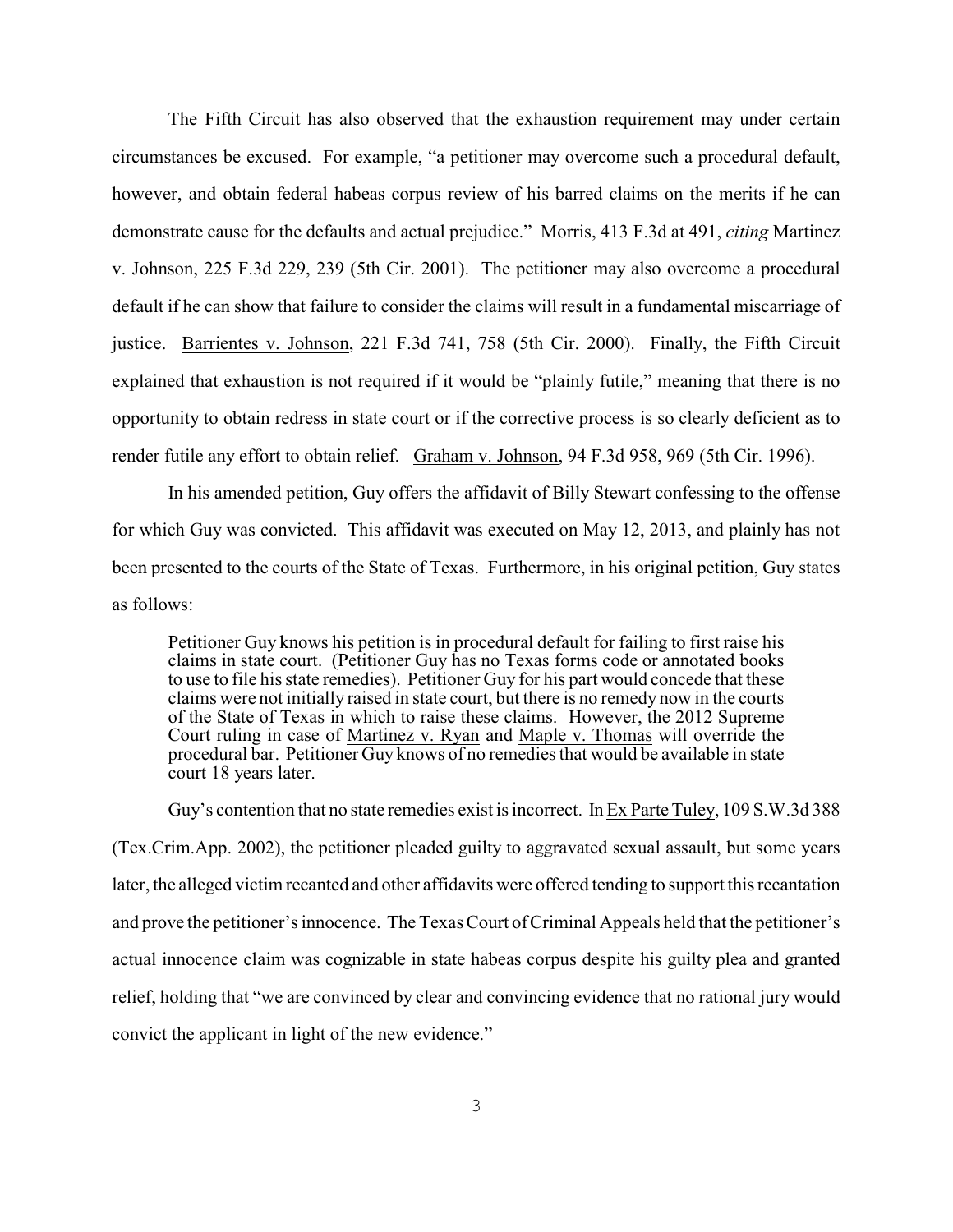Guy offers nothing to show that his actual innocence claim, supported by Stewart's affidavit, would not be cognizable in the courts of the State of Texas through a habeas corpus petition under Article 11.07 of the Texas Code of Criminal Procedure. *See* Ex Parte Brown, 205 S.W.3d 538, 544 (Tex.Crim.App. 2006) (noting that "we have held that claims of actual innocence based upon newly discovered evidence are cognizable on post-conviction writs of habeas corpus,") *citing* Ex Parte Elizondo, 947 S.W.2d 202, 205 (Tex.Crim.App. 1996). Nor has he shown that the other claims which he raises in his petition are not cognizable in state habeas corpus, or that the state habeas corpus remedy would be "plainly futile." *See* Graham v. Johnson, 94 F.3d 958, 969 (5th Cir. 1996), *citing* Duckworth v. Serrano, 454 U.S. 1, 3, 102 S.Ct. 18, 19 (1981).

Similarly, Guy has not shown cause for his failure to exhaust state remedies, nor has he shown that a fundamental miscarriage of justice would occur if his federal habeas petition is not considered without giving the state courts the first opportunity to consider the claims which he presents. Even though he was confined in Arkansas prior to his transfer back to Texas, he fails to show that he could not have contacted the state trial court or the Texas Court of Criminal Appeals to obtain the necessary forms with which to seek state habeas corpus relief. Guy has demonstrated no valid basis upon which to excuse or vitiate the requirement of exhaustion of state remedies.

The cases which Guy cites offer him no support. In Martinez v. Ryan, 132 S.Ct. 1309 (2012), the Supreme Court held that inadequate assistance of counsel at the state court initial review collateral proceedings could establish cause for a procedural default of an ineffective assistance of counsel claim relating to trial counsel. In this case, Guy has not conducted any collateral proceedings in the state courts, and the question of his entitlement to counsel at such proceedings is a matter for the state courts to determine.

In Maples v. Thomas, 132 S.Ct. 912 (2012), the petitioner's attorneys in post-conviction collateral proceedings abandoned him without notice, with the result that he failed to appeal the denial of post-conviction relief; this failure to appeal was later deemed a procedural default during federal habeas corpus proceedings. The Supreme Court held that the abandonment of the petitioner